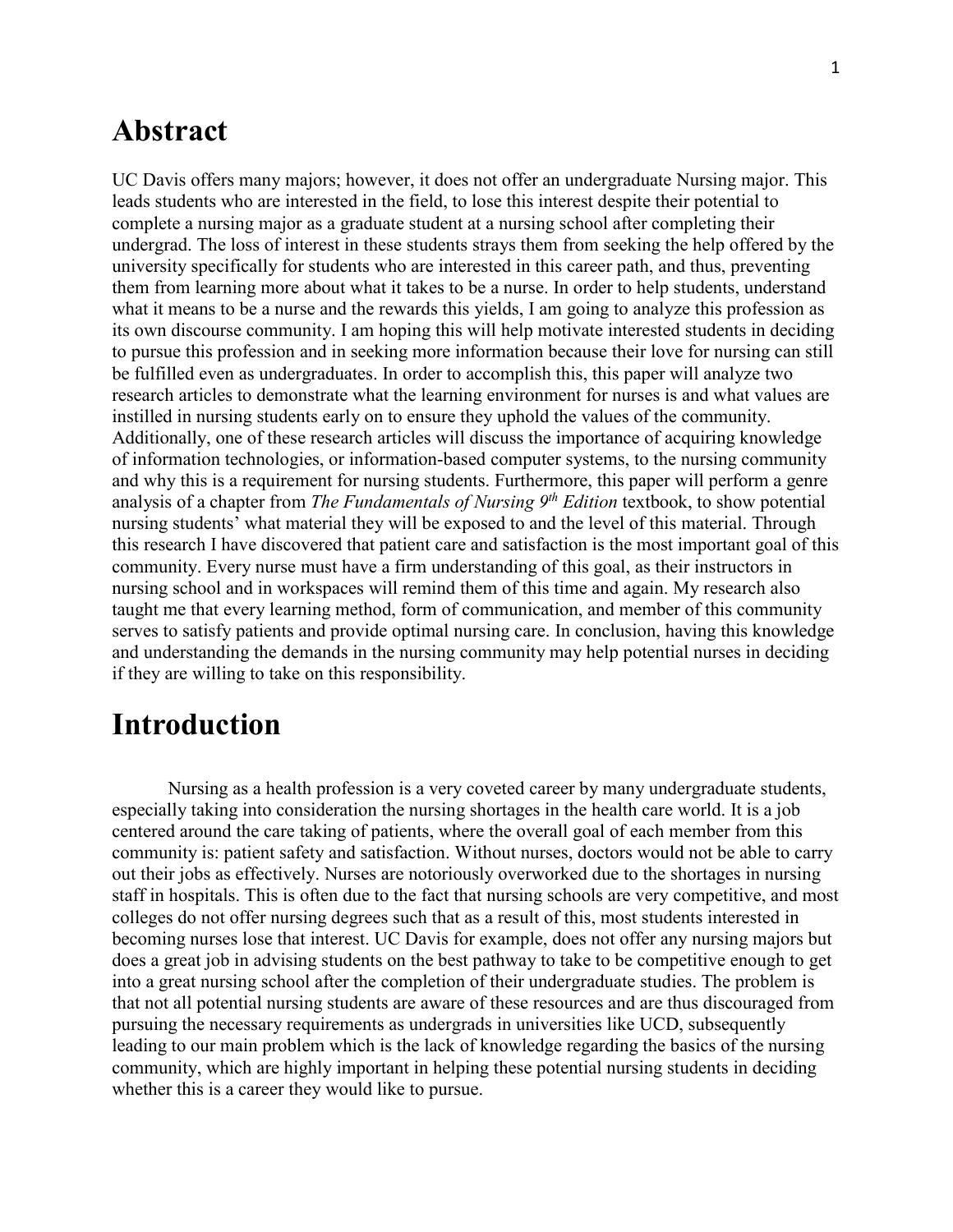John Swales, a linguistics professor at the University of Michigan holding a PhD from Cambridge University, defines what he calls a "discourse community" as a specific group of people in academic disciplines or social groups, who share a common goal. In this essay I will analyze nursing as its own discourse community through four of John Swales' six defining characteristics for identifying a discourse community. The purpose of doing so will not only help set nursing apart as a discourse community, but will also help establish the goals, values, and requirements that members must fulfill in order to be a part of this community. With more information about the prerequisites and the demands nurses must cater to, students will find it easier to enter the nursing field because they are well informed and prepared to understand what is required of nurses as early as undergraduate practices, nursing school, and finally in the rewarding setting of a hospital or clinic. Thus, this will also benefit the shortage of nursing staff, as more students interested in nursing become aware of what it means to take on the responsibility of providing essential care to patients. This will provide a solution to our problem by equipping potential nursing students with a basic understanding of the nursing discourse community such that they will either make a decision on pursuing this profession or not, as well as even motivate them to seek out more resources and information that will further aid them in taking this step.

## **Methods**

This paper will analyze the forms of communication in nursing as a discourse community through an analysis of 2 scholarly articles and one chapter from a nursing textbook. The first scholarly article is a research paper conducted by Helen Melander, a Senior Lecturer in Education and Associate Professor in Education at the Uppsala University in Sweden. This study, titled "Becoming a "Good Nurse": Social Norms of Conduct and Management of Interpersonal Relations", is founded on the observation of a few students at a nursing school in Sweden and the forms of communication they are taught early on as nursing students, as well as why some forms of communication, though normal to non-nurses, may be offensive within the nursing community. This article will prove important to potential nursing students because it emphasizes the importance of patient care as a fundamental to the nursing practice, therefore students who understand and accept this crucial requirement, will be best suited to pursue this career path. In addition, more than vocal communication, students must learn that a good understanding in information technologies is another form of required communication and participatory mechanism within the nursing community. This is why the second scholarly article I will be analyzing will look into a study about the strengths and weaknesses of information technology courses in both undergraduate and graduate nursing studies to give an example of its importance and emphasis as a prerequisite for students. This article is titled "Nursing Informatics Competencies: Assessment of Undergraduate and Graduate Nursing Students", and was conducted by Jeungok Choi (RN, MPH, PhD) a Registered Nurse and Assistant Professor of the School of Nursing at the University of Massachusetts, and by Jean E De Martinis (PhD, FNP-BC) an Associate Professor of the School of Nursing at the University of Massachusetts. Finally, in order to understand the context of the curriculum, this paper will conduct a genre analysis of a nursing textbook to study purpose and effectiveness of this writing. This textbook, titled *The Fundamentals of Nursing Ninth Edition*, was written by Patricia A. Potter, Anne Griffin Perry,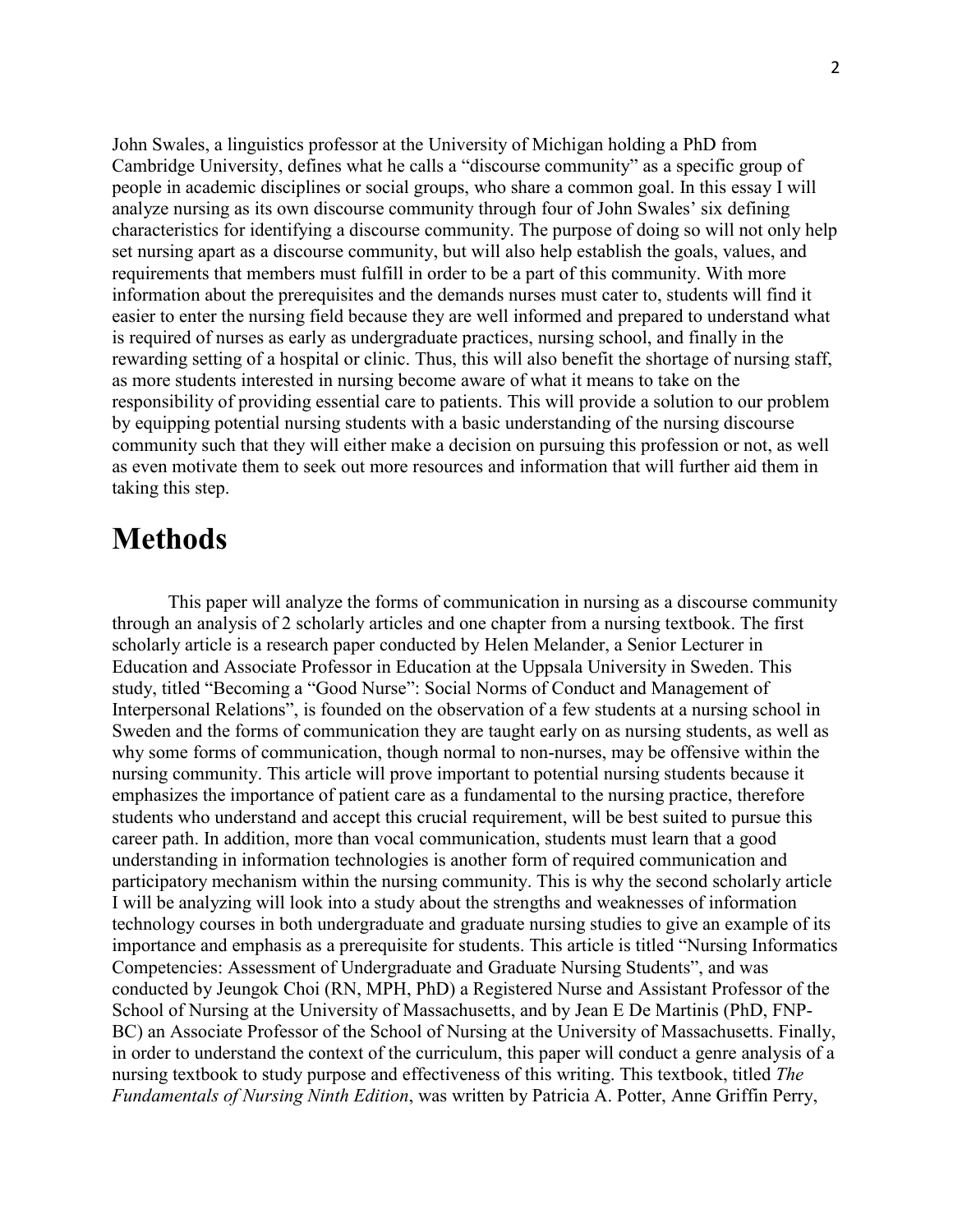Patricia Stockert, and Amy Hall all of which are Registered Nurses, hold PhD's, and have written various editions of *The Fundamentals of Nursing* textbooks. The chapter I will be analyzing is from Unit 1 of the textbook: Nursing and the Health Care Environment, titled "Evidence-Based Practice". By analysis of this chapter, I will be providing potential nursing students with a look into what the textbooks they will be reading look like and how various methods of writing are used to achieve the goals of this textbook. This will help students understand the level of study material nurses are exposed to and help them know what to expect on their path to this career. In short, the analysis of communication within and outside of the nursing community will help students seeking out this career to have a better understanding of nursing fundamentals based on levels of communication.

## **Results and Discussion**

### **Broadly Agreed Set of Common Public Goals**

According to the first of Swales' six defining characteristics for identifying a discourse community, it is highly important that the community shares a common goal(s) (Swales 220). Both Melander and Choi and De Martinis emphasized the importance of patient care and satisfaction as the shared common goal of nurses everywhere. The rest of Swale's characteristics serve strictly to fulfill this purpose

 As an example, Melander directly observed the learning environment at a nursing school and recorded how they are taught nursing principles, emphasizing the necessity of strict incorporation of this common principle into a nursing student's mentality as a major key to their studies. Her study notes through section titles such as, "Interaction Competence and Participation in Situated Practices" and "The Patient as a Cognitive and Feeling Subject", how crucial it is for nursing students to grasp the importance of patient's safety and satisfaction before dealing with real patients in a clinical setting considering they will be responsible for human lives. The matter of knowing when and when not to speak, as well as with whom, when and how, is emphasized when it comes to dealing with patients considering if you disclose any information or simply say something unsettling, this can damage a patient's health. It is important to note that as a nurse, you ought to be extremely watchful of what you say and do when dealing with patients. The importance of this trait is emphasized by this study such that you must embrace this mentality even before your actual interaction with patients. This means that as you practice nursing care, you must learn to treat practice mannequins the same way you expect to treat a living patient, showing that this principle isn't taken lightly. Therefore, speech and interaction are heavily monitored specifically to ensure that the goal within the nursing community is achieved which is to ensure the overall well-being and satisfaction of your patients. It is very important to understand that as a nurse you are responsible for upholding this goal before committing to this community.

Furthermore, Melander notices in her observations that the term "patient" is heavily instilled into the vocabulary of nursing students because it is the goal of the instructor to make sure that by using this term, the student is fully aware that the patient isn't viewed as an object for medical practice but that they are an actual "living person" [2017]. This once again furthers the knowledge of the common goal, to ensure that the patient is safe at all times by acknowledging that they are a living person. This also ties in with the idea that speech and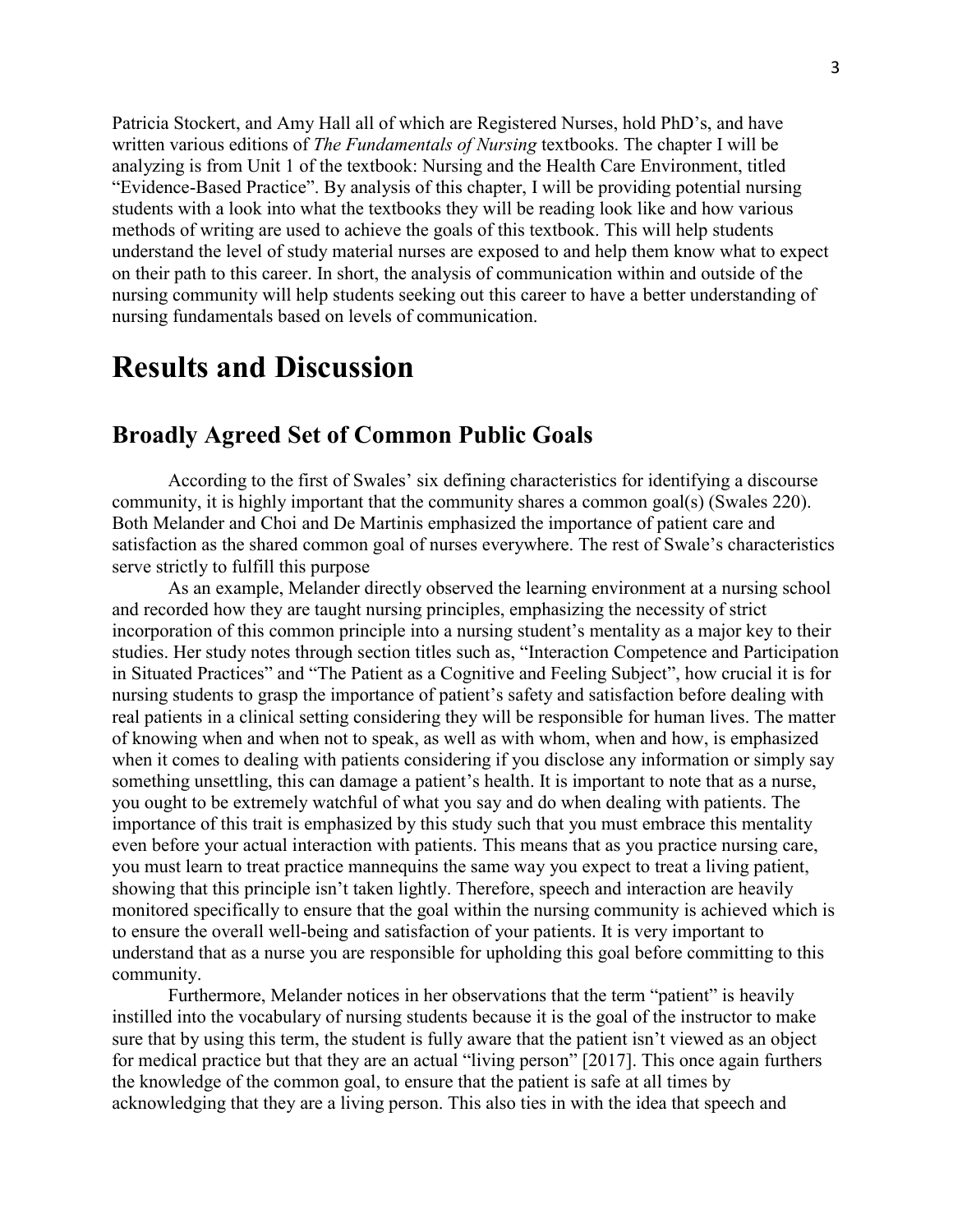behavior are strictly monitored, especially because the way you address a patient has to portray your understanding of their situation since they have "cognitive and emotive capacities" and it is crucial to treat them like so [2017]. This is so critically important that if a student is seen to be joking around a practice mannequin meant to be a patient or a student participating as a patient, they are immediately scolded for it. Melander notes a student who was having trouble inserting a needle into the vessel of a mockup arm when the student eventually grows tired and jokingly asks a classmate to borrow his arm as practice for needle insertion. Immediately, the students' instructor lectures them about how this is not acceptable in a real-world setting, one cannot simply ask another patient for their arm if they are having trouble inserting a needle into the arm of the patient who actually needs the injection. This embraces the idea that patients are so important, nursing students do not have the leeway to joke around in their practices outside of a real-world setting. Therefore, it is necessary for a nursing student to remain serious when it comes to treating a patient and to keep in mind that the patient is a living person who has worries and who's health is sensitive. Failure to do so will jeopardize your upholding of the community's common goal as you may put a patient's well-being in danger.

From the strict monitoring of language and behavior during nursing school to a clinical setting, to understanding the unwelcomed slack that comes from joking, as a nursing student you must understand and accept the seriousness of the responsibility you are to take on as a member of this discourse community.

### **Mechanisms of Intercommunication/ Participatory Mechanisms**

Swales mentions that discourse communities often share mechanisms of intercommunication with members of the group as a valid form of inclusion within the community, as his second out of the six principles in defining a discourse community [221]. For the nursing discourse community, some of the most important forms of intercommunication among members include informatics competencies & interpersonal communication with team members and patients. Additionally, this discourse community also strongly reflects Swales' third principle, which is the use of "participatory mechanisms primarily to provide information and feedback" [221]. They use participatory mechanisms like information technologies to provide information and feedback to the rest of the community, because this is how they log information relevant to improving nursing care among other things which are accessible to other members.

#### **Nursing Informatics Competencies**

Going to routine checkups with your local health care provider, visiting the hospital or emergency room, I am sure you and I have witnessed nurses taking our personal data such as: allergies to medicines, past health histories, preferred pharmacist, blood pressure, etc., and proceed to log this information among others, into a computer. Sometimes nurses will perform this step in the room you're being attended in and other times you will see them working on computers as you're being checked in. The entering and retrieving of this data is a form of communication which as a nurse, you must learn to do in order to successfully understand and communicate with other nurses working with the same patient as well as with the patient's doctor. This is how nurses use mechanisms of intercommunication as participatory mechanisms to provide feedback in order to ensure their patient is thoroughly cared for. Additionally, by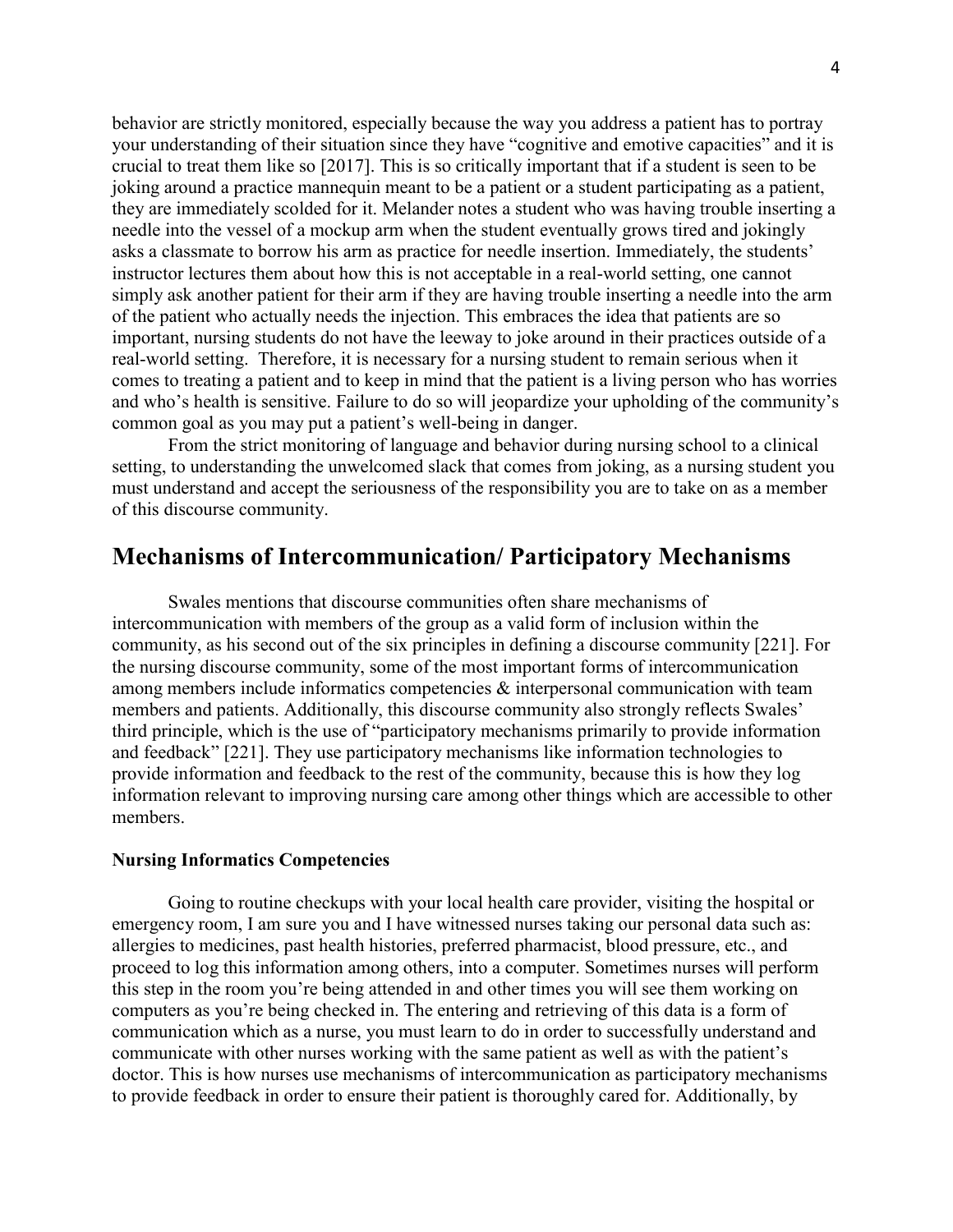proper use of information technologies, they are able to provide feedback to other nurses who may need some aid in caring for their patient.

In this study conducted by Choi and De Martinis, the authors highlight the importance of learning information technologies as early as undergraduate school as an important form of communication for nurses. Information technologies refers to the systems in a computer which store large quantities of information from which specific groups like the nursing community can access, update, or send information. The authors of the study state that learning to use information technologies is important in promoting safe and evidence-based nursing care to patients, showing that information technologies improve nursing care (Choi and De Martinis). The reason why competency in information technologies is highly important to this community is because nurses document patient history and data through software programs, like the popular Electronic Health Records (EHR) system. Systems like these are accessible to other nurses and doctors in different clinics or hospitals around the world because it may provide new or improved methods of caring for rare cases or even old cases. These software programs also serve to document special cases that may be of learning experience to nurses elsewhere in the world [2013]. Healthcare information technologies help to deliver knowledge to and from other nurses, emphasizing Swales' characterization of participatory mechanisms, therefore learning how to handle such technological programs and maneuvers is an essential skill you will have to acquire on your path to nursing.

Furthermore, his study evaluates the focus that both undergraduate and graduate programs in nursing place on generating a strong competency in students in the practice of information technologies. They surveyed 289 students altogether on a competency scale, where students scored themselves based on their own confidence in these skills. Below is an image of what this survey looked like and what the categories of the competency scale looked like. In the end, the study concluded that nursing students were confident in their basic computer skills such as internet surfing and typing but were not confident in areas like applied computer skills & clinical informatics, which are necessary skills to have when dealing with information technologies in the nursing community [2013]. The authors of the study suggest a few tips on how to ensure informatics competencies among students and how to strengthen their curriculum to ensure that each student is well acquainted with the topic, thus reinstating the importance of learning this communication skill. All students, however, recognize the benefit informatics has in the nursing community when it comes to optimal patient care. As demonstrated, information technologies are widely implemented within this community for communication, therefore it is important for potential nurses such as yourself to understand that you will have to commit to acquiring this skill if you are to effectively communicate with other nurses.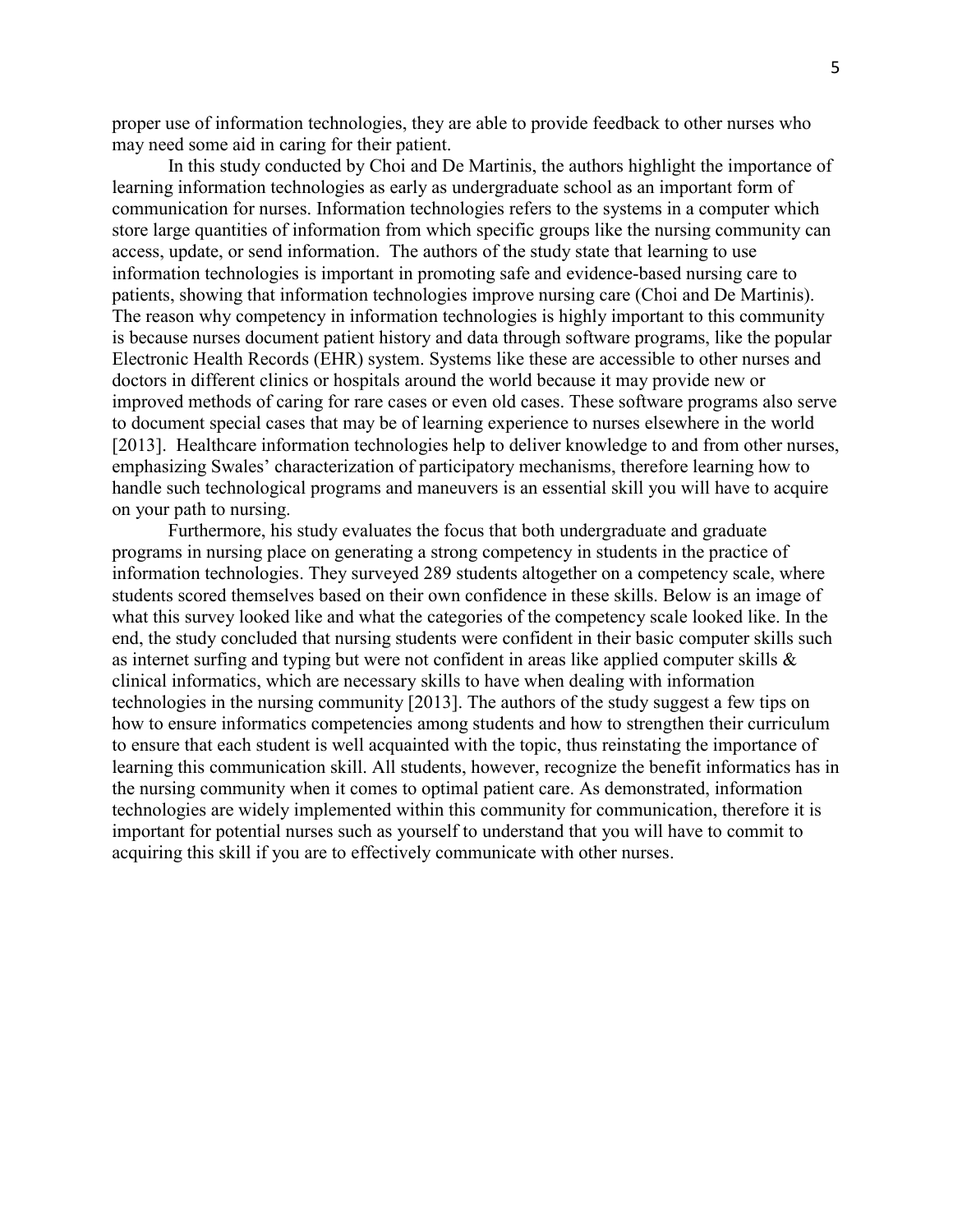| Competency scale                                                              | Undergraduate<br>students |      | Graduate<br>students |        | Independent<br>$t$ -test $\overline{t}$ |         |
|-------------------------------------------------------------------------------|---------------------------|------|----------------------|--------|-----------------------------------------|---------|
|                                                                               | Mean                      | SD   | Mean                 | SD     | t                                       | p       |
| Total (30 items, Cronbach's $\alpha$ = 0.96)                                  | 3.01                      | 0.72 | 3.23                 | 0.70   | 2.35                                    | 0.02    |
| Basic computer knowledge and skills (15 items,<br>Cronbach's $\alpha$ = 0.94) | $3-35$                    | 0.75 | 3.39                 | 0.75   | 0.37                                    | 0.09    |
| Applied computer skills (four items, Cronbach's<br>$a = 0.90$                 | $2 - 03$                  | 0.96 | 2.22                 | 0.96   | 1.53                                    | 0.13    |
| Clinical informatics role (five items, Cronbach's<br>$a = 0.89$               | 2.24                      | 0.91 | 2.84                 | 0.85   | 5.16                                    | < 0.001 |
| Clinical informatics attitude (four items, Cronbach's<br>$a = 0.90$           | 3.66                      | 0.92 | 4.10                 | 0.79   | 3.98                                    | < 0.001 |
| Wireless device skills (two items, Cronbach's<br>$a = 0.87$                   | $3-00$                    | 1.34 | 3.36                 | $1-12$ | 2.26                                    | 0.02    |

*Figure 1: Survey set up and visual of the foundation of self-assessment nursing students participated in.*

#### **Fundamentals of Nursing: Communication**

Communication among members of this community is also highlighted in the "Communication" chapter of the *Fundamentals of Nursing* textbook. It is important for nurses to develop communication skills because the job requires members of this community to not only effectively communicate with patients and their families, but with other nurses as well. Therefore, the relationships formed between nurses and their patients and between nurses and other nurses, is crucial for collecting data, "providing education, and interacting during nursing interventions", in order to ensure that miscommunication or lack of does not jeopardize your patient's health [316]. For the safety of the patients, it is important for team members to communicate effectively because patients often go from one nurse to another. Each must know the health history of the patient as well as any other information in order to reduce the risk of errors and increase health and satisfaction outcomes in patients [316]. Therefore, it is important to note that you must be able to communicate with others and not be afraid to do so, as the wellbeing of your patient depends on it.

## **Shared Lexis**

John Swales also characterizes a discourse community as having a shared lexis, or specialized vocabulary, specific to the community [222]. In this case, nursing as a medical profession and its own discourse community, not only has abbreviations and acronyms as a part of its lexis but consists of a large set of terms in which where it is required to learn the breakdown/meaning of an entirely new vocabulary. Having taken courses in medical terminology and observing nurses at work, it is clear that there are many medical terms a nurse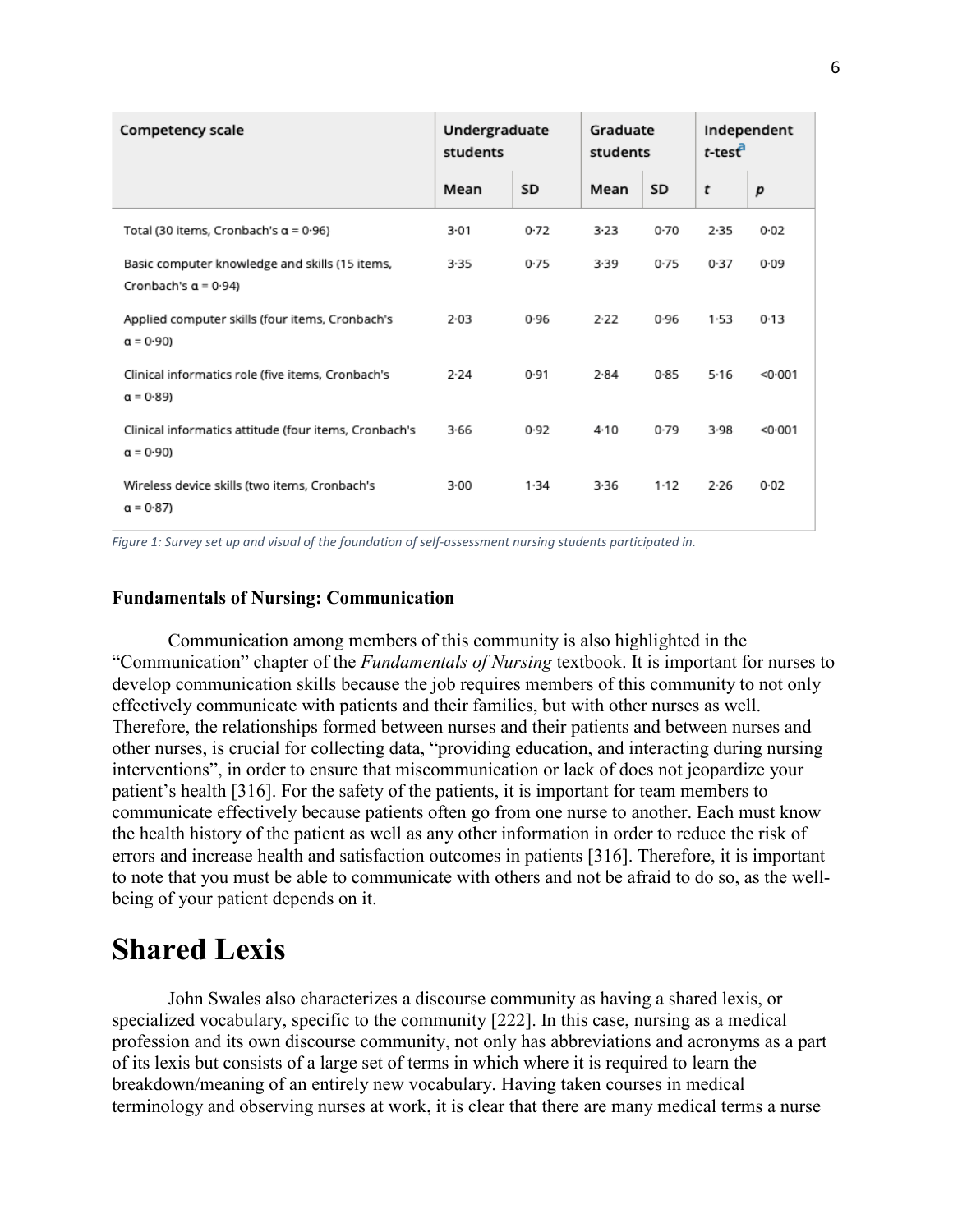must know in order to deliver optimal care to their patients. This means heavy studying of prefixes, suffixes and roots for medical conditions, body anatomy, medicine, etc., in order to successfully communicate the situation of a patient and figure out the best strategic treatment. For example, you must know that the suffix -itis means inflammation of, which is one of the most common suffixes in this field. The root word rhin- means nose, therefore when someone has inflammation in the mucous membrane of the nose, you would call this rhinitis, using the root word for nose and the suffix for inflammation. Simple definitions like this would help fellow nurses and doctors to determine the severity of a case and thus be able to provide you with the proper course of action. Some words may not sound like the body part they are associated with at all which makes learning these terms all the more difficult. However, others sound exactly like what they are associated with. Furthermore, a nurse has to master the abbreviated terms as well. Some of these include simple terms like BP, which stand for blood pressure, while others include terms like IPF which stands for Idiopathic Pulmonary Fibrosis (a specific lung disease). It is a large list of words you will be responsible for learning and memorizing, however, with practice you'll come to realize it is easier than it looks. Below I have provided an image that will show how these words are broken down and what the learning of medical terminology will look like in your journey.

|                                                |     | <b>Introduction To Medical Terminology</b>          |   |                |  |  |  |  |
|------------------------------------------------|-----|-----------------------------------------------------|---|----------------|--|--|--|--|
| • Medical Terms Involving Surgical Procedures: |     |                                                     |   |                |  |  |  |  |
| <b>Examples:</b>                               |     |                                                     |   |                |  |  |  |  |
| appendectomy                                   |     |                                                     |   |                |  |  |  |  |
| Prefix                                         |     | Root                                                | ÷ | Suffix         |  |  |  |  |
| (no prefix)                                    | $+$ | (append)                                            |   | (ectomy)       |  |  |  |  |
| $(no prefix) +$                                |     | appendix                                            |   | removal of     |  |  |  |  |
|                                                |     | pericardiotomy                                      |   |                |  |  |  |  |
| Prefix                                         |     | Root                                                |   | Suffix         |  |  |  |  |
| (peri)                                         |     | (cardi/o)                                           |   | (tomy)         |  |  |  |  |
| around                                         |     | heart                                               |   | incision       |  |  |  |  |
|                                                |     | <b>Health Careers Academy - Tavares High School</b> |   | $\overline{7}$ |  |  |  |  |

*Figure 2: Medical Terminology as a Lexis*

# **Genre Analysis**

Based on another of Swales' six defining principles that make up a discourse community, a discourse community "utilizes one or more genres in the communicative furtherance of its aims", one of this community's communicative genres is the factual deliverance of information via textbooks [221]. For genre analysis of this community, I am going to analyze a nursing textbook titled *Fundamentals of Nursing*, which will help demonstrate exactly how nursing material is presented to the nursing student as well as how this textbook is organized in order to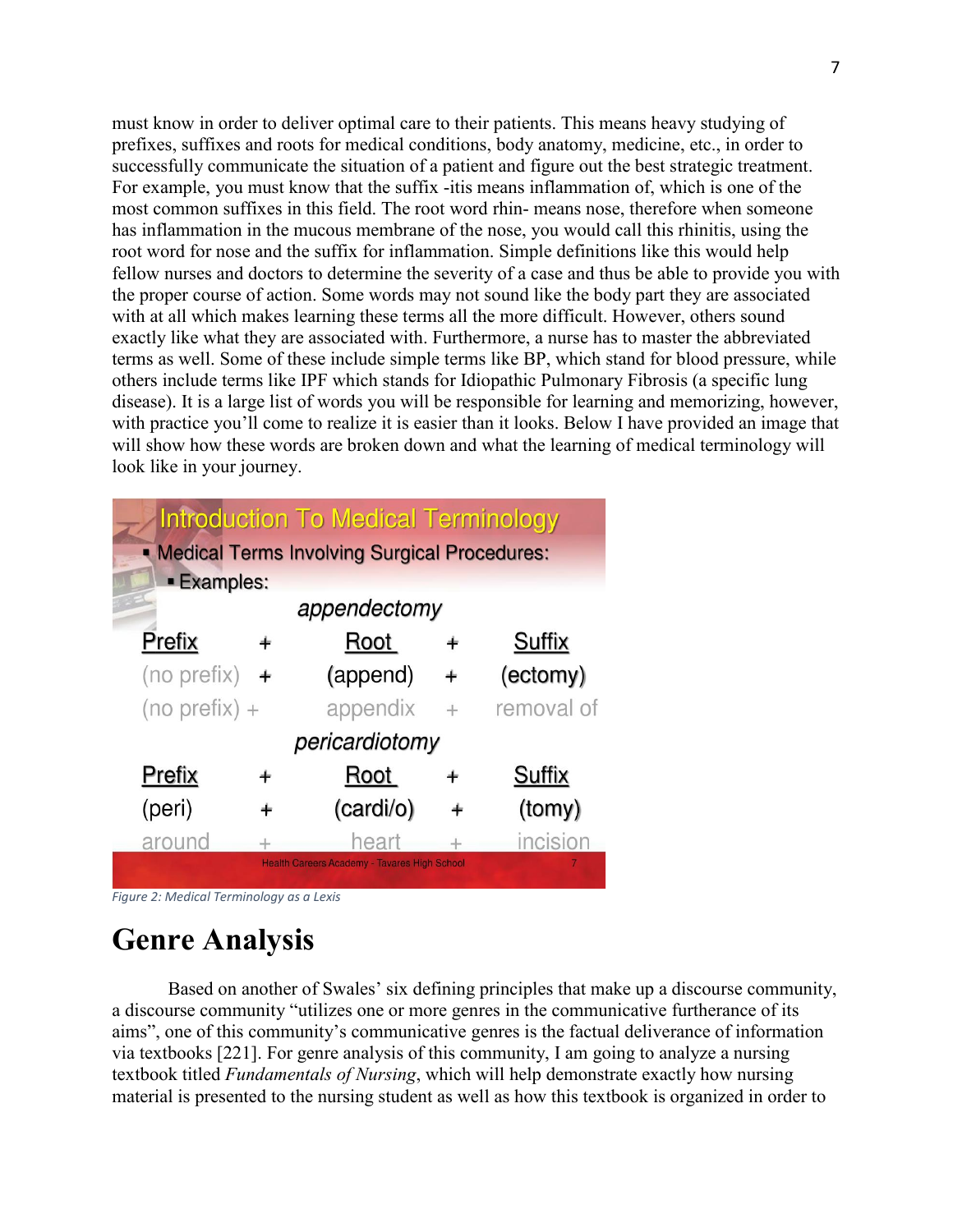show potential nurses what they will be exposed to as a nurse in training. We know that the purpose of this textbook is to teach by informing students about the basics of nursing which may include history, moral values, practice, and critical information about how to treat patients. You can expect to read textbooks like these before applying to nursing school, during, and maybe even after nursing school.

The first thing we encounter in this textbook, like all others, is a contents page. A few units in the contents page of this textbook are presented as follows: Unit 1: Nursing and the Health Care Environment and Unit 2: Caring Throughout the Life Span. Below I have provided a more detailed image of the contents page which gives a basic outlook as to how this nursing textbook is set up.

The units and topics found in the contents page of the Fundamentals of Nursing, show just about enough to give us a hint as to what nurses will be learning. We can see that, though learning about patient care and safety is the most important task nurses have, they must learn about other topics, such as the history of nursing and ethical foundations of nursing along with patient care. This genre is important to this community because their goal can only be fulfilled through learning. This means learning everything from the ethical values which they must honor, to learning about the physiology of patients in a clinical environment. All these topics thoroughly covered in this textbook serve to equip nursing students with as much knowledge as possible to ensure that when they are dealing with a human life, they are doing everything in their power to ensure their safety and satisfaction. Below I will analyze a chapter of this textbook titled Evidence-Based Practice.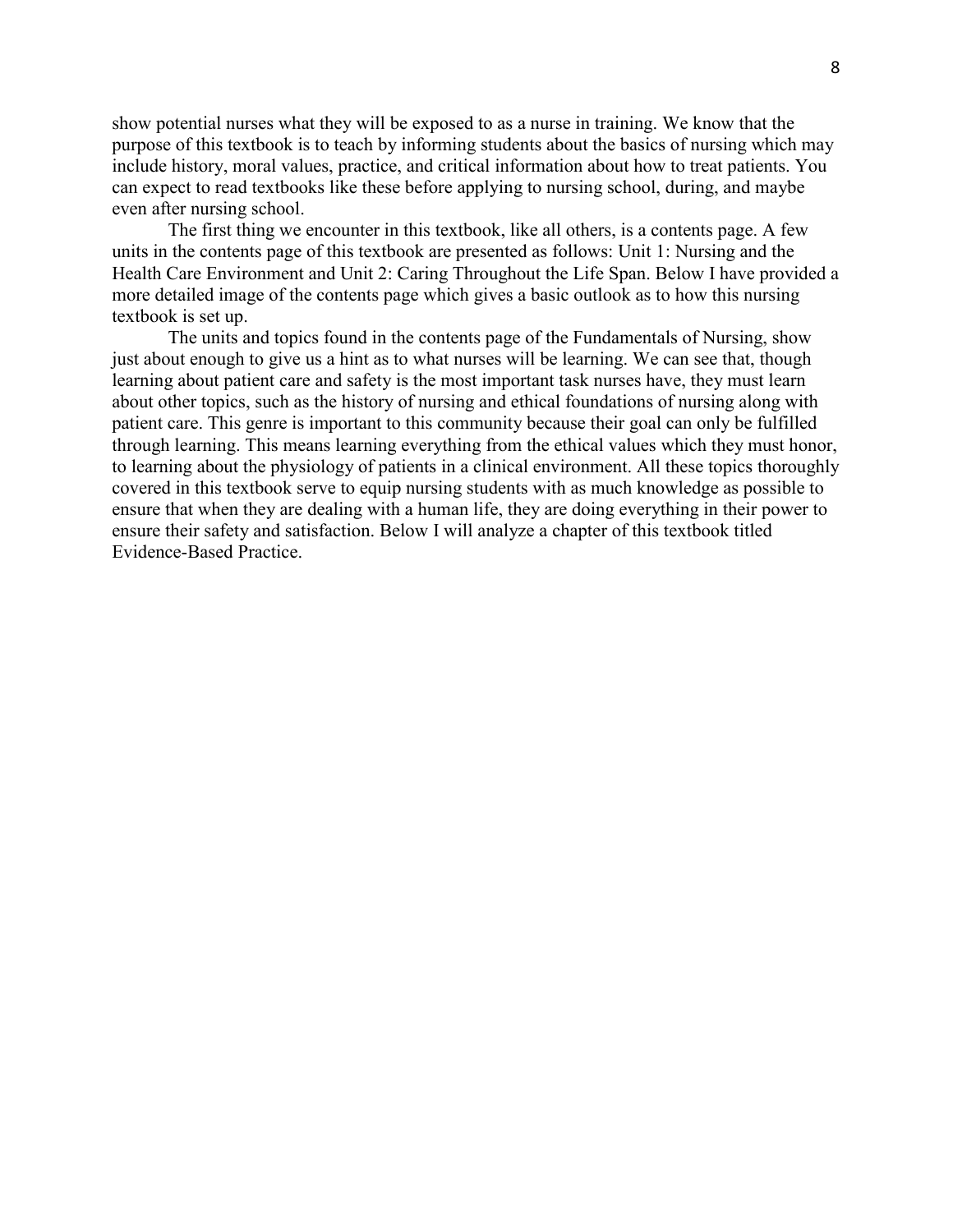### CONTENTS

#### **LINIT I**

#### **Nursing and the Health Care Environment** 18 Planning Nursing Care, 240 1 Nursing Today, 1

- ne Griffin Perry, RN, MSN, EdD, FAAN 2 The Health Care Delivery System, 14
- tricia A. Stockert, RN, BSN, I
- Patricia A. Stockert, RN, BSN, MS, PhD<br>3 Community-Based Nursing Practice, 31<br>Anne Griffin Perry, RN, MSN, EdD, FAAN riffin Perry, RN, MSN, EdD
- Anne Griffin Perry, RN, MSN, EdD, FAAN<br>**4 Theoretical Foundations of Nursing Practice, 41**<br>**4 Theoretical Foundations of Nursing Practice, 41**<br>*Patricia A Stockert, RN, BSN, MS, Pht*<br>*Patricia A Stockert, RN, BSN, MS, Pht* verly J. Reynolds, RN, EdD, CN.
- 5 Evidence-Based Practice, 52
- 
- **LINIT II**
- **Caring Throughout the Life Span** 6 Health and Wellness, 65
- Patricia A. Stockert, RN, BSN, MS, PhD
- 7 Caring in Nursing Practice, 79 ne Griffin Perry, RN, MSN, EdD, FAAN
- 8 Caring for the Cancer Survivor, 90 Kay E. Gaehle, PhD, MSN, BSN
- 9 Cultural Awareness 101 Brenda Battle, RN, BSN, MBA<br>Jelena Todic, MSW, LCSW
- 10 Caring for Families, 117
- iffin Perry, RN, MSN, EdD, FAAN 11 Developmental Theories, 132
- Tara Hulsey, PhD, RN, CNE, FAAN 12 Conception Through Adolescence, 141
- lee LaMar, PhD, Rf
- 13 Young and Middle Adults, 159 atsy L. Ruchala, DNSc, R

14 Older Adults, 173

**UNIT III** 

tricia A.

- 
- Gayle L. Kruse, RN, ACHPN, GCNS-BC
	-

Potter, RN, MSN, PhD, FAAN

.<br>GSWN, MSN, MBA, PhD 31 Health Assessment and Physical Examination, 533 ckert, RN, BSN, M **Critical Thinking in Nursing Practice** 32 Medication Administration, 609

**UNIT V** 

28 Immobility, 407

30 Vital Signs, 486

17 Nursing Diagnosis, 225

**UNIT IV** 

22 Ethics and Values, 292

fargaret Ecker, RN

24 Communication, 316

25 Patient Education, 336

eryl A. Crowe, RN

**Voël Kerr, PhD, RN, CMSRN** 

27 Patient Safety and Quality, 373

19 Implementing Nursing Care, 257

cia A. Potter, RN, MSN. I

ricia A. Potter, RN, MSN, PhD, FAAN

23 Legal Implications in Nursing Practice, 302

26 Documentation and Informatics, 356

**Foundations for Nursing Practice** 

29 Infection Prevention and Control, 442

kert, RN, BSN, MS, PhD

**Professional Standards in Nursing Practice** 

VA N2

tchan, RN, ASN, BSN, MSN, PhD

**HO FAAN** 

FAAN

orf. RN, MS, EdD. **15 Critical Thinking in Nursing Practice, 195** Amy M. Hall, RN, BSN, MS, PhD, CNE tricia A. Potter, RN, MSN, PhD, FA 33 Complementary and Alternative Therapies, 688 16 Nursing Assessment, 209 Mary Koithan, PhD, RN, CNS-BC, FAAN

*Figure 3: Contents Page of Textbook: Fundamentals of Nursing*

#### **Evidence Based Practice**

It is important to note that this chapter begins with a small introduction to the chapter set around a scenario featuring a registered nurse who is good at their job but is faced with a situation in which where they are confronted with an issue dealing with choosing to practice nursing based on tradition or nursing based on evidence. It is clear that the main point is to not only introduce the highlights of the textbook but to inform nurses that when it comes to the highest quality of care to patients, it is okay to step away from restrictions put in place by tradition and employ new approaches backed up by evidence, especially scientific evidence no matter if tradition has always practiced a certain approach for years [52]. The use of this scenario serves to depict a real-life scenario in which nurses can understand what type of questions they will be dealing with in situations like this, and thus the chapter will answer the questions and doubts nurses may have. This technique is effective in capturing the reader's attention and also providing them with a subtle synopsis of the chapter.

Furthermore, the book and chapter directly address the reader as a nurse by using the term "you" as their subject, making it clear that they are the audience. In "The Need for Evidence-Based Practice", a section of the chapter, the form in which nurses are addressed is pretty clear, "As a professional nurse you are accountable and responsible for providing the best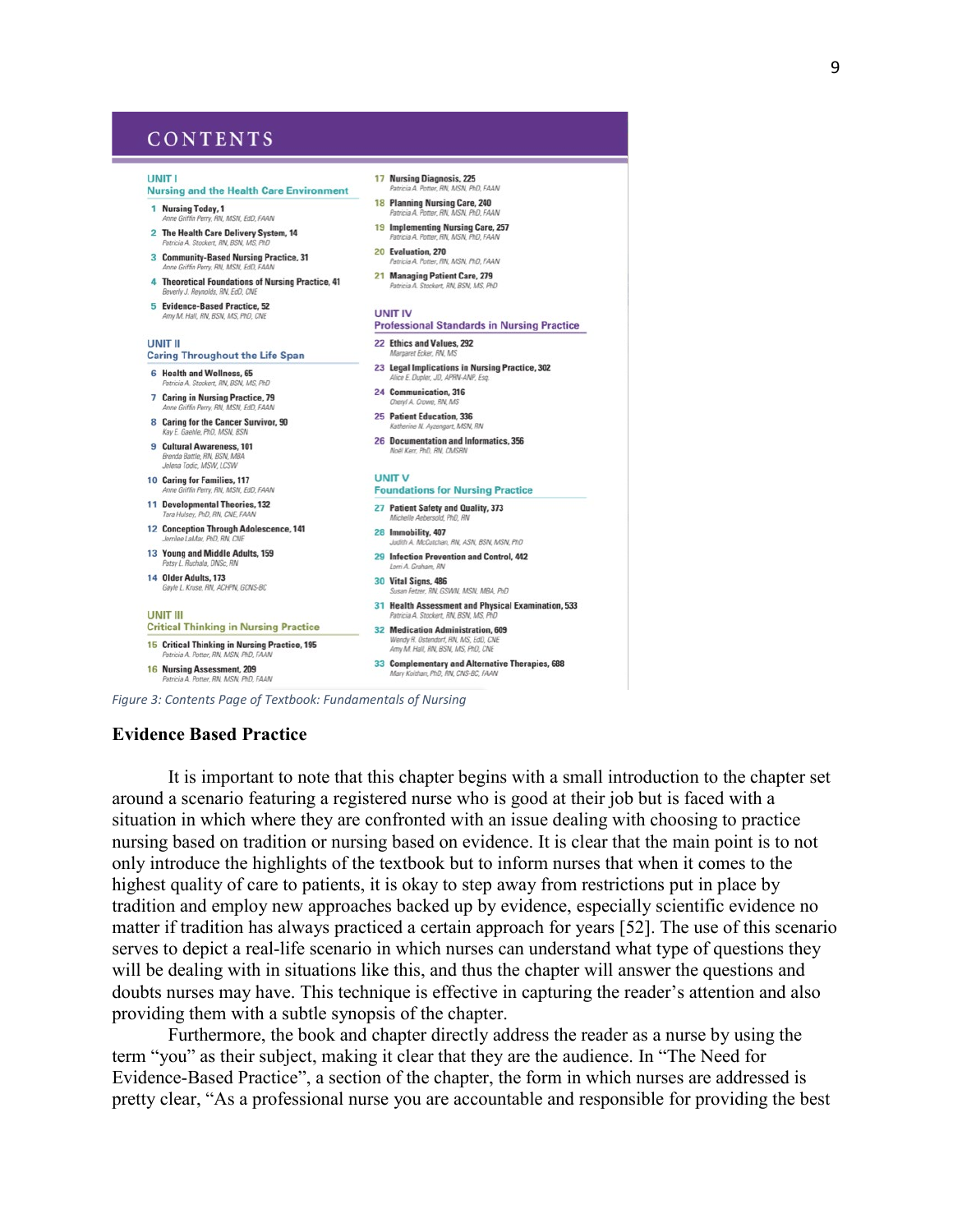nursing care possible", showing that this is a special technique used by the textbook to make it clear that as the nurse who's reading the information, it is important for you to be aware that this factual information applies specifically to you and should be treated as so [52]. Additionally, the subject is also addressed as "you" when dangers of malpractice are mentioned, for example, "When your care is not evidence based, your patients will sometimes experience poor outcomes", presents how the reader is addressed for the purpose of showing them that they are or will be responsible for providing care [53]. If they employ a non-evidence-based approach, they may be putting their patient's health at risk. Some examples may be a worsening of the patient's health or even their discontent with your care, which may in turn lead to poor health outcomes.

Aside from the general set up of a textbook, in terms of headings within the chapter followed by factual information, the chapter employs the use of images in order to better illustrate the meaning of assessing an evidence-based practice. These images show scientists, doctors, and nurses at work as a way of showing how evidence-based approaches travel by way of science and medicine. Below is an image from the textbook that shows the focal information of the textbook summarized through an illustration. The purpose is to provide students with a different approach or a switch from reading to visualization of the information in order to help the members of this community better grasp the topic.





FIGURE 5-1 Model for evidence-based clinical decision making.

## **Conclusion**

Potential nurses at UC Davis interested in joining this discourse community are now equipped with a little more knowledge on the requirements and expectations of this community. In analyzing the common goal and mechanisms of intercommunication of this discourse community, it is clear that anyone wishing to integrate themselves within the community, must be willing to take on the serious responsibility of caring for human lives. Additionally, they must

*.*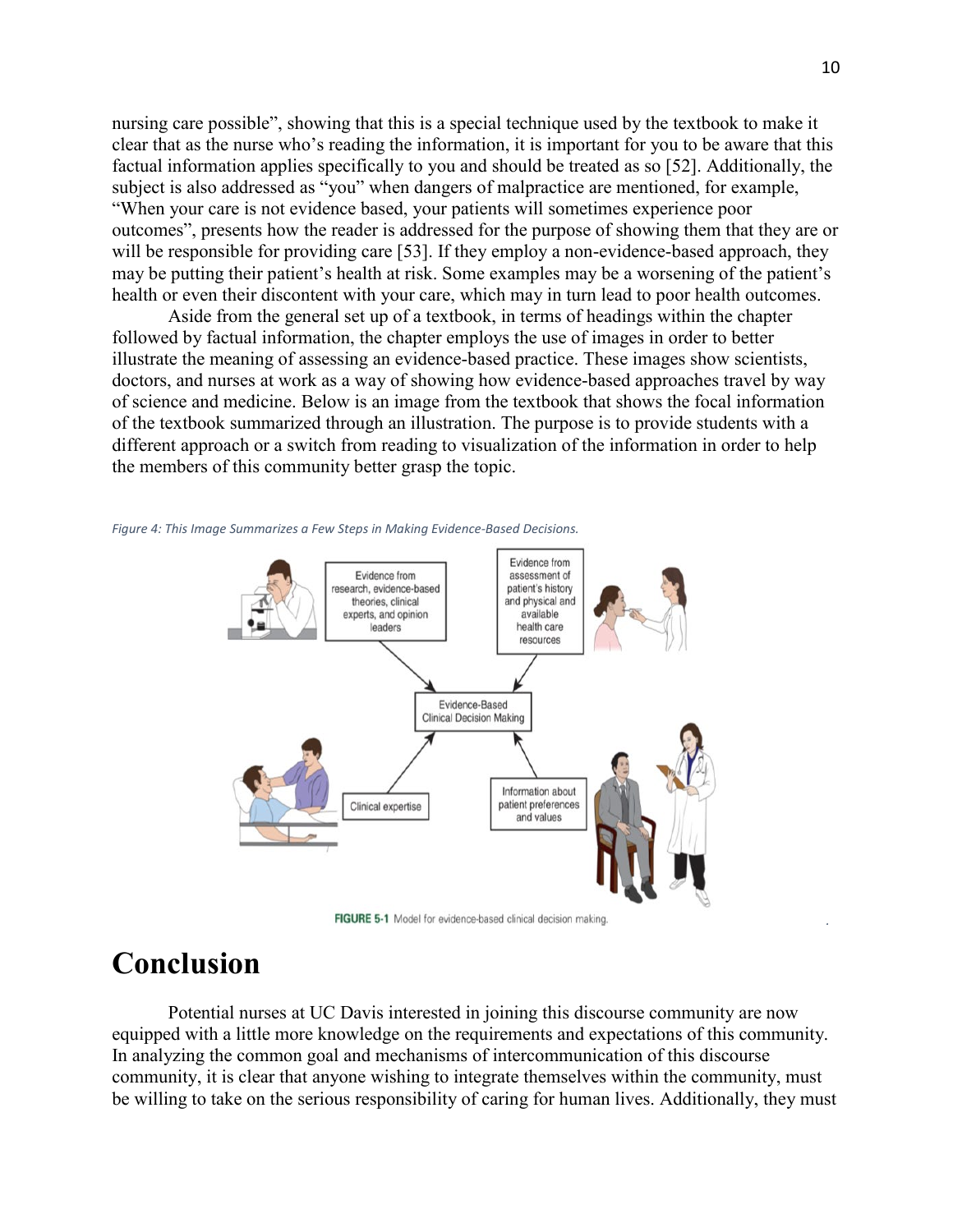be willing to do anything within their capabilities, which they are heavily equipped with through their preparations in school, nursing programs, and textbook learning, in order to uphold the values of the community. Based on my findings, I understand what it takes to be a nurse and why this discourse community works so hard to uphold their values. Furthermore, these findings provide a comforting explanation as to why the healthcare world so heavily relies on nurses. Though there is a lot of pressure that comes with being a nurse, knowing the extent to which they are taught the importance of patient safety makes it clear that even though it may be a demanding job, nursing is a very rewarding career.